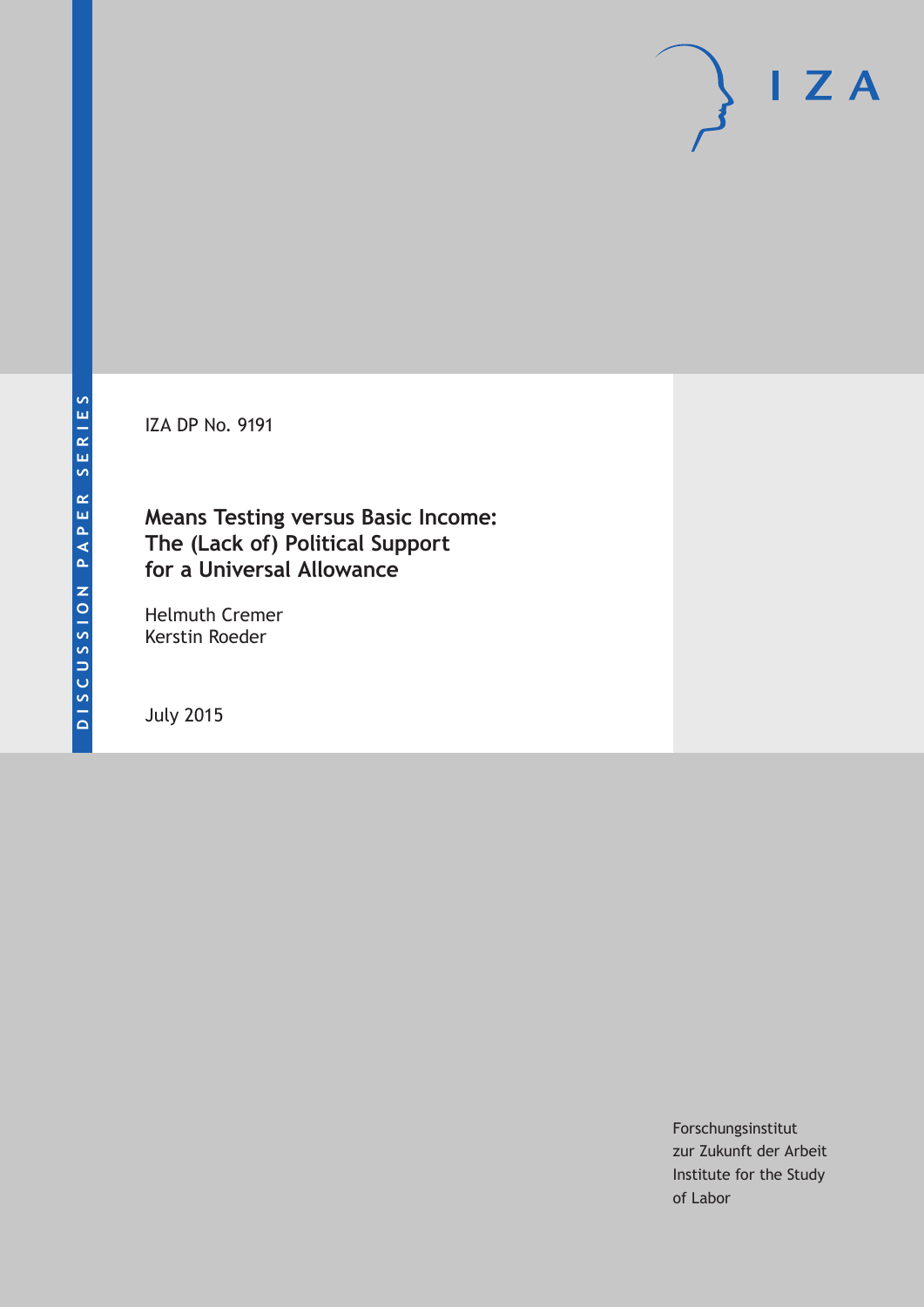# **Means Testing versus Basic Income: The (Lack of) Political Support for a Universal Allowance**

### **Helmuth Cremer**

*Toulouse School of Economics and IZA*

### **Kerstin Roeder**

*University of Augsburg*

### Discussion Paper No. 9191 July 2015

IZA

P.O. Box 7240 53072 Bonn Germany

Phone: +49-228-3894-0 Fax: +49-228-3894-180 E-mail: iza@iza.org

Any opinions expressed here are those of the author(s) and not those of IZA. Research published in this series may include views on policy, but the institute itself takes no institutional policy positions. The IZA research network is committed to the IZA Guiding Principles of Research Integrity.

The Institute for the Study of Labor (IZA) in Bonn is a local and virtual international research center and a place of communication between science, politics and business. IZA is an independent nonprofit organization supported by Deutsche Post Foundation. The center is associated with the University of Bonn and offers a stimulating research environment through its international network, workshops and conferences, data service, project support, research visits and doctoral program. IZA engages in (i) original and internationally competitive research in all fields of labor economics, (ii) development of policy concepts, and (iii) dissemination of research results and concepts to the interested public.

<span id="page-1-0"></span>IZA Discussion Papers often represent preliminary work and are circulated to encourage discussion. Citation of such a paper should account for its provisional character. A revised version may be available directly from the author.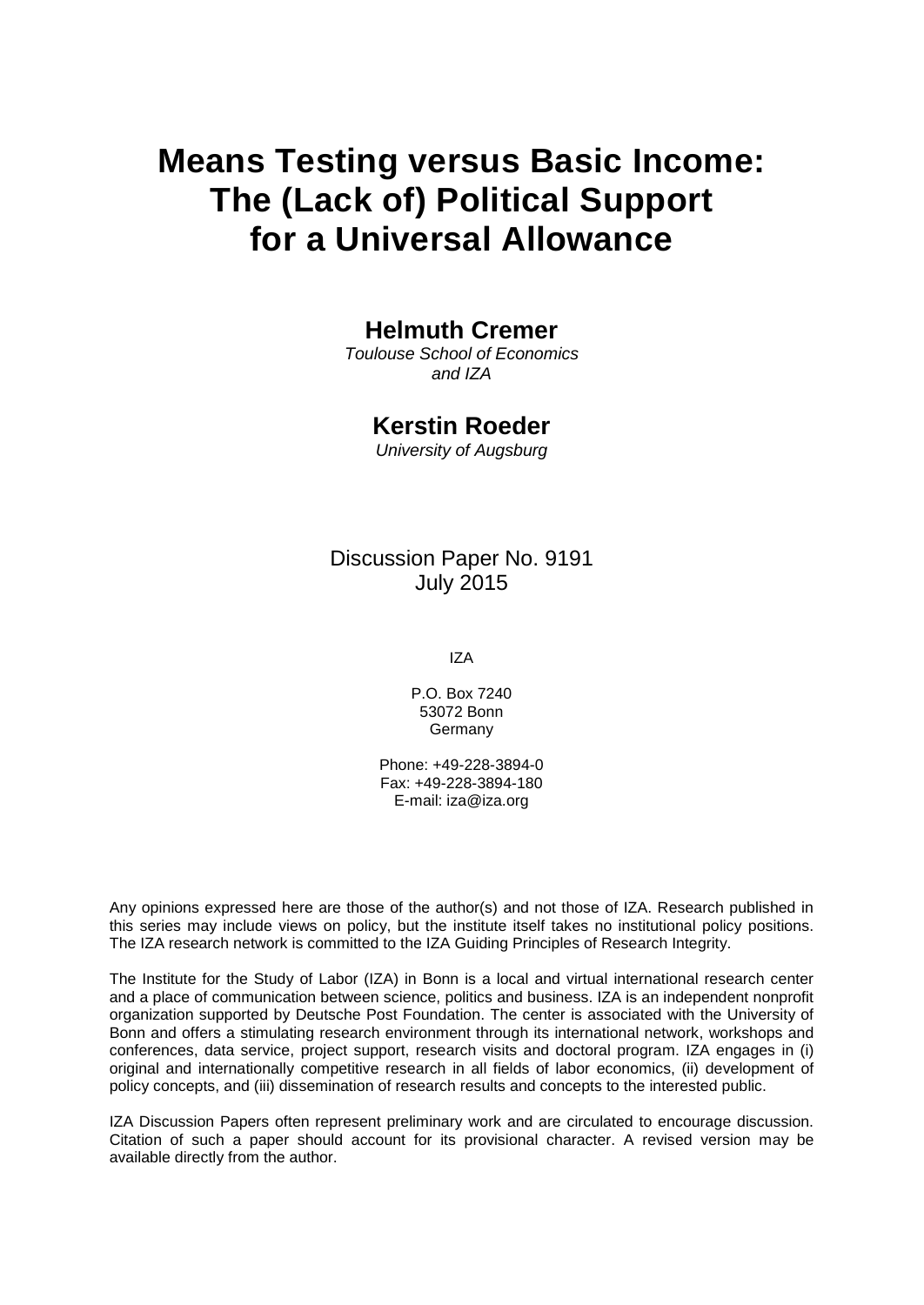IZA Discussion Paper No. 9191 July 2015

# **ABSTRACT**

## **Means Testing versus Basic Income: The (Lack of) Political Support for a Universal Allowance[\\*](#page-1-0)**

This paper studies the political economy of a basic income (BI) versus a means tested welfare scheme. We show in a very simple setting that if society votes on the type of system, its generosity as well as the "severity" of means testing (if any), a BI system could only emerge in the political equilibrium under very strong and empirically implausible conditions. Instead, the political process leads to a means tested system. The necessity to draw political support does affect the design of the system, but it only implies that means testing becomes less severe so that benefits are extended also to the middle classes. However, a fully universal system is rejected by a majority.

JEL Classification: D3, D7, H2, H5

Keywords: basic income, means testing, political support

Corresponding author:

Helmuth Cremer Toulouse School of Economics 21 Allée de Brienne 31015 Toulouse France E-mail: [helmuth.cremer@tse-fr.eu](mailto:helmuth.cremer@tse-fr.eu)

\* Financial support from the Chaire *"Marché des risques et creation de valeur*" of the FdR/SCOR is gratefully acknowledged. We thank Michel Le Breton for his suggestions concerning the specification of the voting procedure.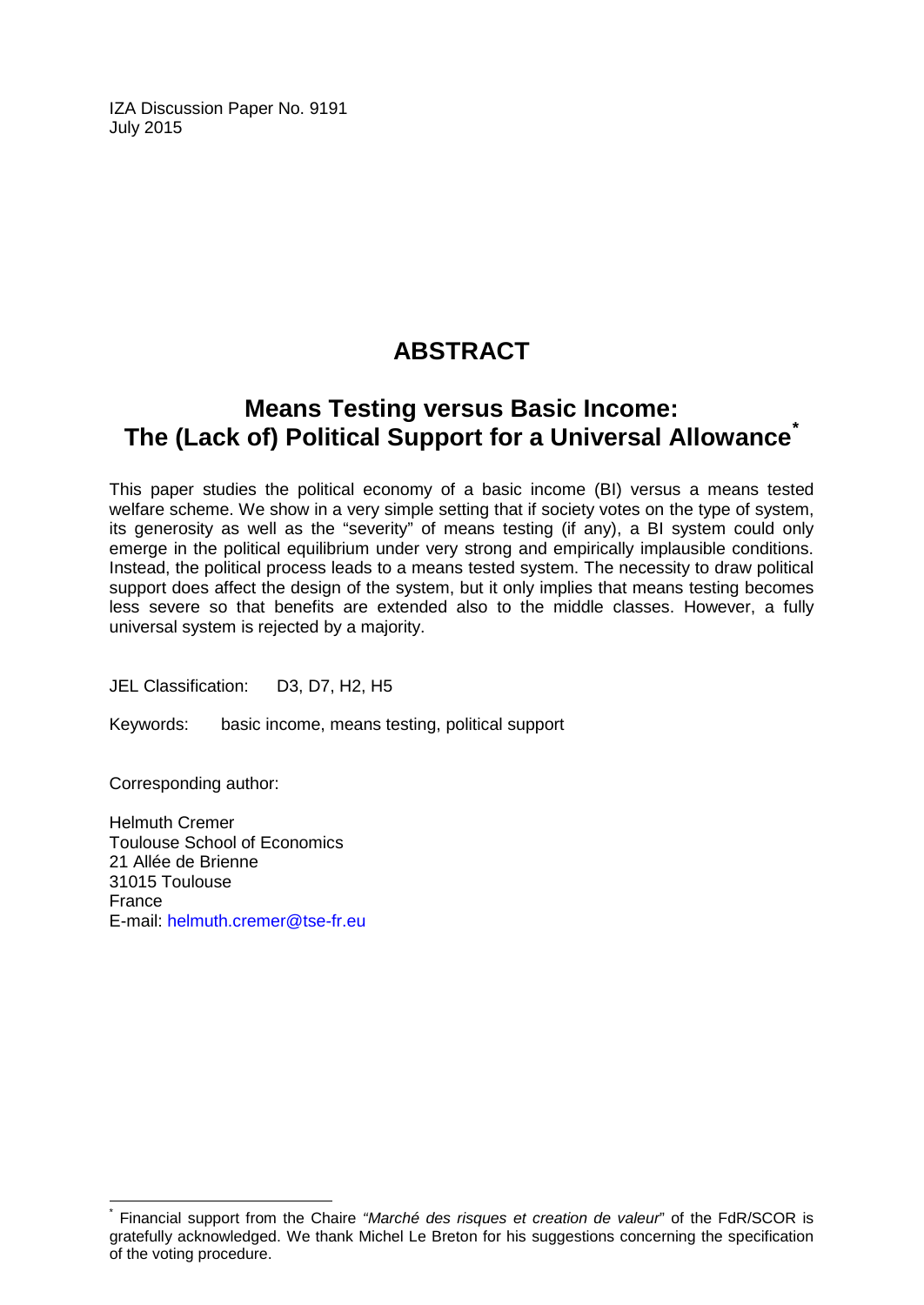### 1 Introduction

The replacement of some or all welfare payments with a "basic income" or universal allowance represents one of the oldest debates, both in the public finance literature and in the political arena; see, e.g., Atkinson (1996). At first, this appears to be an "ideal" solution, which would avoid the problems associated with means tested programs like limited take up, poverty traps created by high effective marginal tax rates, and stigmatization; see, e.g., Van Parijs (2004). Yet, while it has been consistently advocated by many prominent economists, other social scientists and politicians, a basic income scheme has never been implemented on a significant scale in reality.

A recent article in The Economist entitled "Basically unaffordable" concludes by stating: "Basic income: the clue is in the name".1 And the article is best summarized by saying ". . . the clue is in the title". Though journalistic in style, the article brings across the main point in a pretty forceful and rigorous way. Howsoever, wonderful, fair and simple the idea of a basic income may appear, it has just one catch, namely that it is . . . basically unaffordable; see, e.g., Horstschräer, Clauss and Schnabel (2010).

While we do not disagree with this argument, it probably tells only part of the "true story", and any (public) economist knows that the simple fact that a policy is "too expensive" does not necessarily prevent it from being implemented. In this paper we leave the realm of normative public economics, and show that there is a purely positive explanation for the failure to implement a basic income scheme, namely the lack of political support.2 This may at first sound surprising because universality of a system is often justified by the necessity to draw political support; see, e.g., Casamatta, Cremer and Pestieau (2000). We show in a very simple setting that if society votes on the type of system, its generosity as well as the "severity" of means testing (if any), a basic income system could only emerge in the political equilibrium under very strong and empirically implausible conditions. Instead, the political process leads to a means tested system.

<sup>&</sup>lt;sup>1</sup>See http://www.economist.com/news/finance-and-economics/21651897-replacing-welfarepayments-basic-income-all-alluring.

 $2A$  normative analysis of a universal schemes versus a means tested welfare scheme is undertaken by Besley (1990).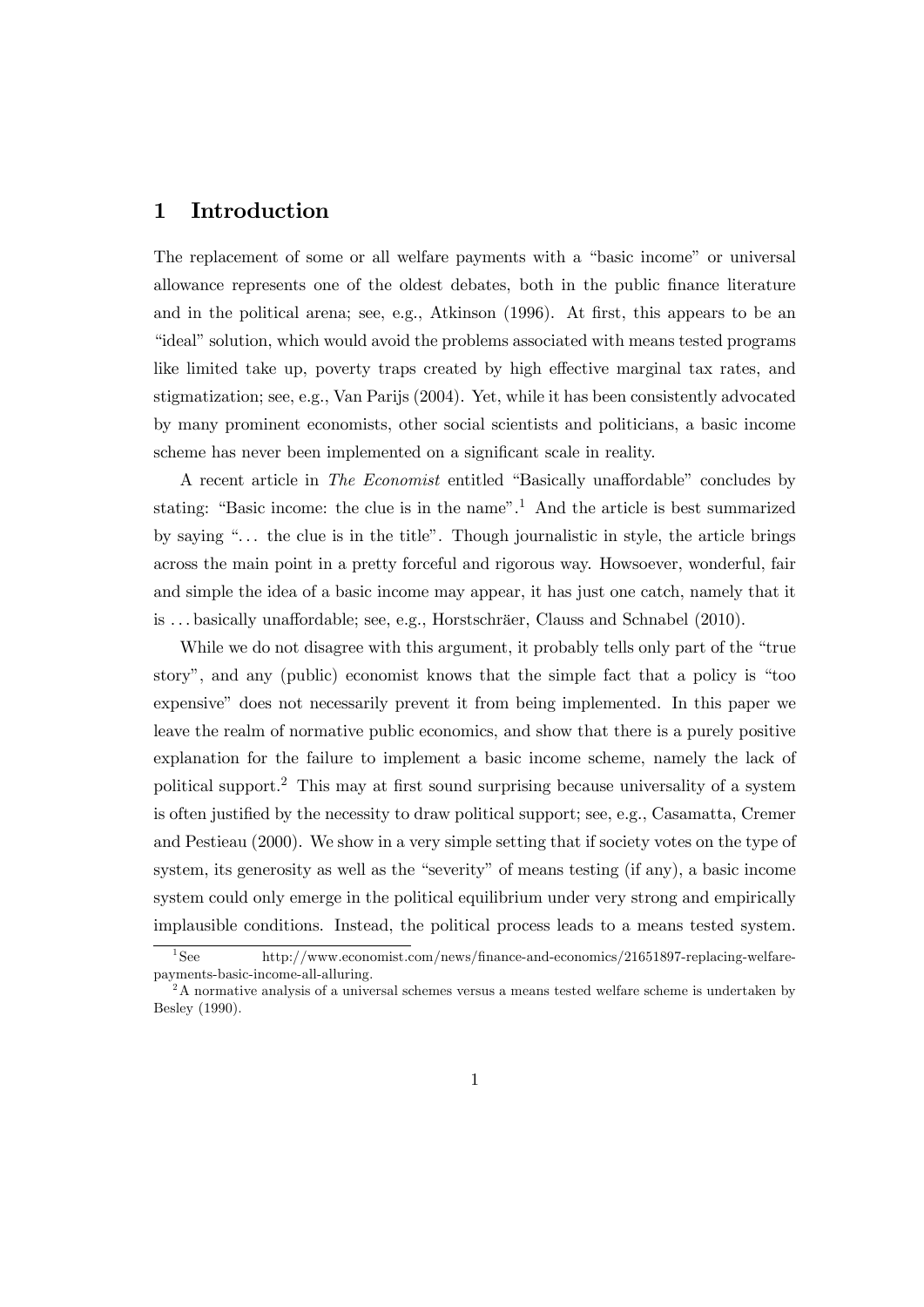The necessity to draw political support does affect the design of the system, but it only implies that means testing becomes less severe so that benefits are extended also to the middle classes. However, a fully universal system is rejected by a majority.

#### 2 The model

Consider a continuum of individuals who differ in their income  $y_i \in \mathbb{R}_0^+$  with  $i \in \{0, 1, 2\}$ . Income levels satisfy  $y_0 = 0 < y_1 < y_2$ . Population size is normalized to one and the proportion of type-*i* individuals is given by  $\theta_i \in (0, 1/2)$  where  $1/2 < \theta_0 + \theta_1$ , implying that  $y_1$  is the median income,  $y_m$ . Assume  $y_2 > y_1(1-\theta_1)/\theta_2$  which implies that median income is below average income:  $y_m = y_1 < \bar{y} \equiv \sum_i \theta_i y_i$ . Utilities are given by  $u(c_i)$ , with  $u' > 0$  and  $u'' < 0$ , where  $c_i$  is consumption of a numeraire commodity.

The welfare scheme, if any, can be either means tested  $(MT)$  or a pay a basic income  $(BI)$  to everyone. A MT scheme pays solely to type-0 and type-1 individuals a transfer of max $\{0; (M-\alpha y_i)\}\$  where  $\alpha \in [0, \alpha^{\text{max}}]$  measures the degree of crowding out of welfare benefits. We can think of  $\alpha$  as representing the degree of severity at which means testing is enforced. When  $\alpha = 0$ , means testing is "soft" and full benefits are paid to the middle class. On the other hand, when  $\alpha \geq M/y_1$ , means testing is strict and benefits are paid only to the poorest individuals. Under the  $BI$  scheme, all individuals receive a lump-sum transfer  $B$ . Compared to the  $BI$  scheme, the  $MT$  scheme has a targeting advantage, but this advantage comes at costs. First, since benefits are claimed only by a share of the population, beneficiaries suffer from stigmatization. These stigma costs reduce the monetary value of the transfer to  $\sigma(M-\alpha y_i)$  where  $\sigma \in [0,1]$ . Second, as long as  $\alpha > 0$ , crowding out increases the marginal tax rates of beneficiaries which exacerbates labor disincentives. Both transfers  $M$  and  $B$  are financed by a proportional income tax at a uniform nominal rate of  $t$ .

Under a BI scheme, individual utilities are given by

$$
U_i^B = u((1-t)y_i + B) \text{ for } i = 0, 1, 2.
$$
 (1)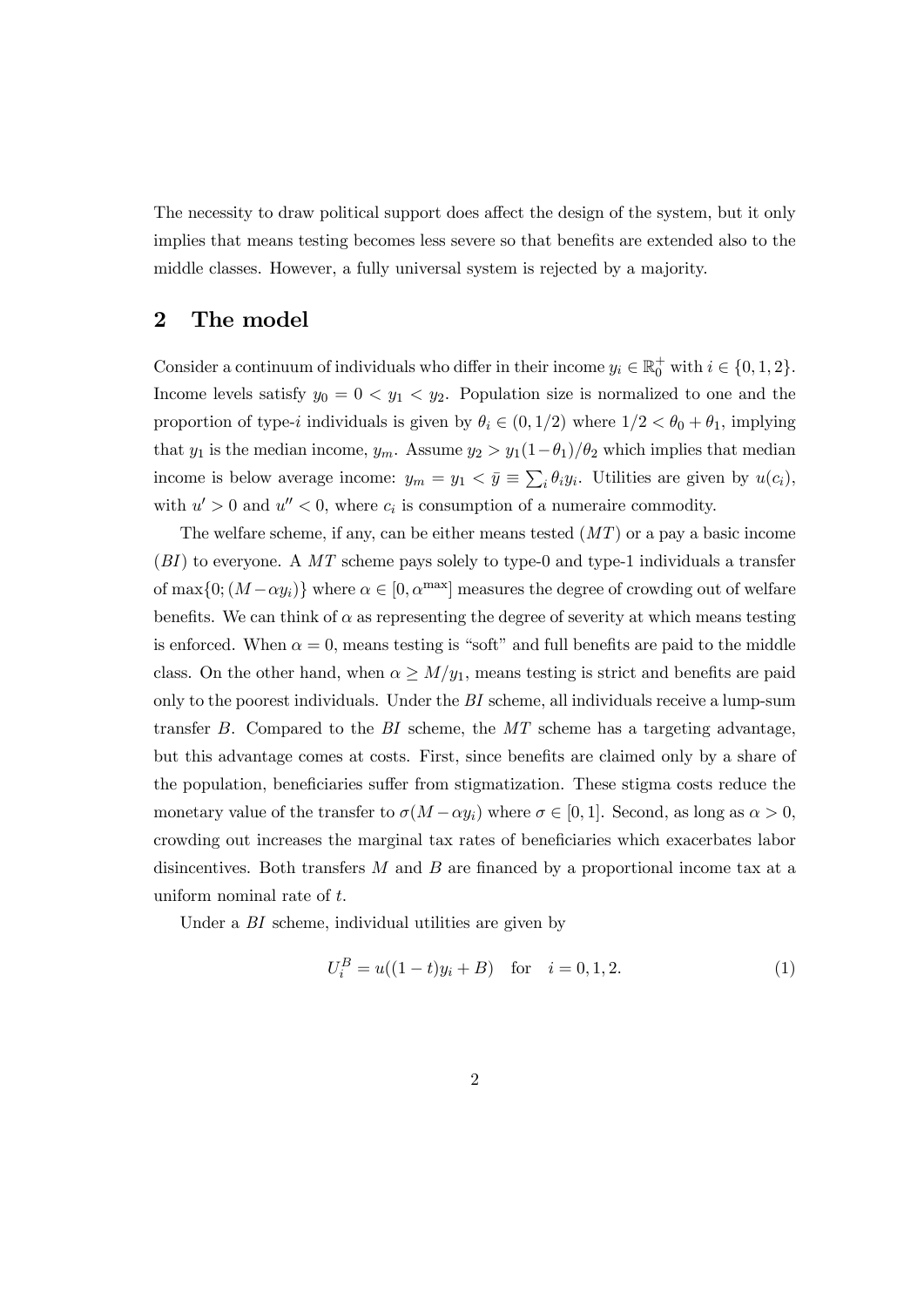And a MT scheme yields the following utility levels

$$
U_0^M = u(\sigma M),\tag{2}
$$

$$
U_1^M = u((1-t)y_1 + \sigma(M - \alpha y_1)), \qquad (3)
$$

$$
U_2^M = u((1-t)y_2).
$$
 (4)

Following for instance, Galasso and Profeta (2007) and Conde-Ruiz and Profeta (2007), we capture the distortions due to income taxation by correcting the tax base with the distortionary factor  $1-t$  and  $1-t-\sigma\alpha$  (*i.e.* 1 minus the effective marginal tax rate) for beneficiaries in the MT scheme. This reduced form reflects the adverse impact of each welfare scheme on the labor supply decision (which we do not explicitly model). The government budget constraints with the BI and the MT welfare scheme are represented by

$$
t(1-t)\bar{y} = B \qquad \Rightarrow B(t), \tag{5}
$$

$$
\theta_2 t (1-t) y_2 + \theta_1 (t + \sigma \alpha)(1 - t - \sigma \alpha) y_1 = (\theta_0 + \theta_1) M \implies M(t, \alpha).
$$
 (6)

Both transfers  $B$  and  $M$  exhibit a "Laffer curve" relationship with respect to the income tax rate, i.e.

$$
\frac{\partial B(t)}{\partial t} = (1 - 2t)\bar{y} \geq 0 \quad \Leftrightarrow \quad t \leq 0.5,\tag{7}
$$

$$
\frac{\partial M(t,\alpha)}{\partial t} = \frac{(1-2t)\bar{y} - 2\alpha\sigma\theta_1 y_1}{\theta_0 + \theta_1} \ge 0 \quad \Leftrightarrow \quad t \le 0.5 - \alpha\sigma\theta_1 v_1,\tag{8}
$$

where  $v_1 \equiv y_1/\bar{y}$  is the ratio of median to average income.

We assume that society votes on the income tax rate  $t$ , and additionally on  $\alpha$  when a  $MT$  is in place. The transfers B and M are then determined by equation (5) and (6) respectively. Substituting from  $(5)$  and  $(6)$  into  $(1)$  and  $(2)-(4)$ , utility levels achieved by type- $i$  individuals under the two welfare schemes can be expressed by their indirect utility functions:

$$
V_i^B(t) = u\big((1-t)y_i + B(t)\big) \quad \forall \ i,\tag{9}
$$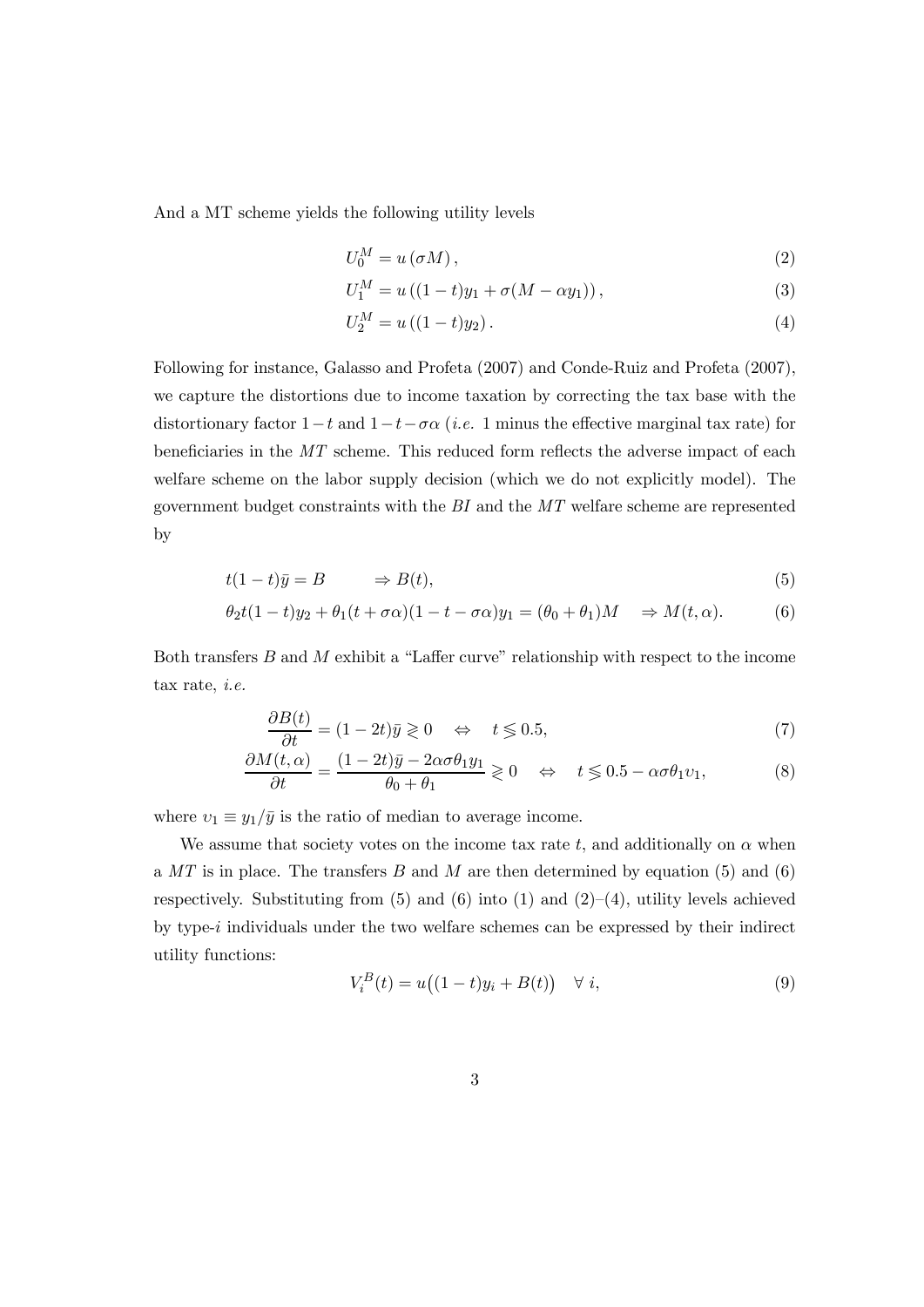$$
V_0^M(t, \alpha) = u(\sigma M(t, \alpha)), \qquad (10)
$$

$$
V_1^M(t, \alpha) = u((1 - t)y_1 + \sigma(M(t, \alpha) - \alpha y_1)), \qquad (11)
$$

$$
V_2^M(t, \alpha) = u((1 - t)y_2). \tag{12}
$$

#### 3 Voting procedure

We consider the following sequence of events. In a first stage, individuals vote on their preferred welfare scheme. If a majority emerges, the corresponding program is adopted, otherwise we have the status quo, 0, with no welfare scheme and no subsequent voting.

When BI is implemented, individuals vote on the generosity of the system as represented by the tax rate  $t^B$ . When MT is chosen, individuals vote sequentially, first on the crowding out fact  $\alpha$  and then on the nominal tax rate  $t^M$ .

In either case we study the subgame perfect majority voting equilibrium under which individuals at any stage anticipate the induced equilibrium in subsequent stages, if any. As usual, the game is solved by backward induction.

#### 3.1 Political equilibrium with a basic income scheme

First, we assume the BI has been chosen in the first stage and study the determination of the equilibrium tax rate,  $t_m^B$ . The preferred income tax rate of type-*i* individual's,  $t_i$ , maximizes their indirect utility, equation  $(9)$ , *i.e.*,

$$
\max_{t} V_i^B(t) \quad \text{s.t.} \quad t \ge 0.
$$

The first-order condition (FOC) of this problem is

$$
\frac{\partial V_i^B(t)}{\partial t} = u'(c_i) \left[ -y_i + (1 - 2t)\bar{y} \right] \le 0.
$$

The first expression in brackets reflects the direct costs of higher income taxes which are increasing in income and the second term represents the increase in the lump-sum transfer  $B$ . As the indirect utility function of a type-*i* agent is concave in  $t$ , preferences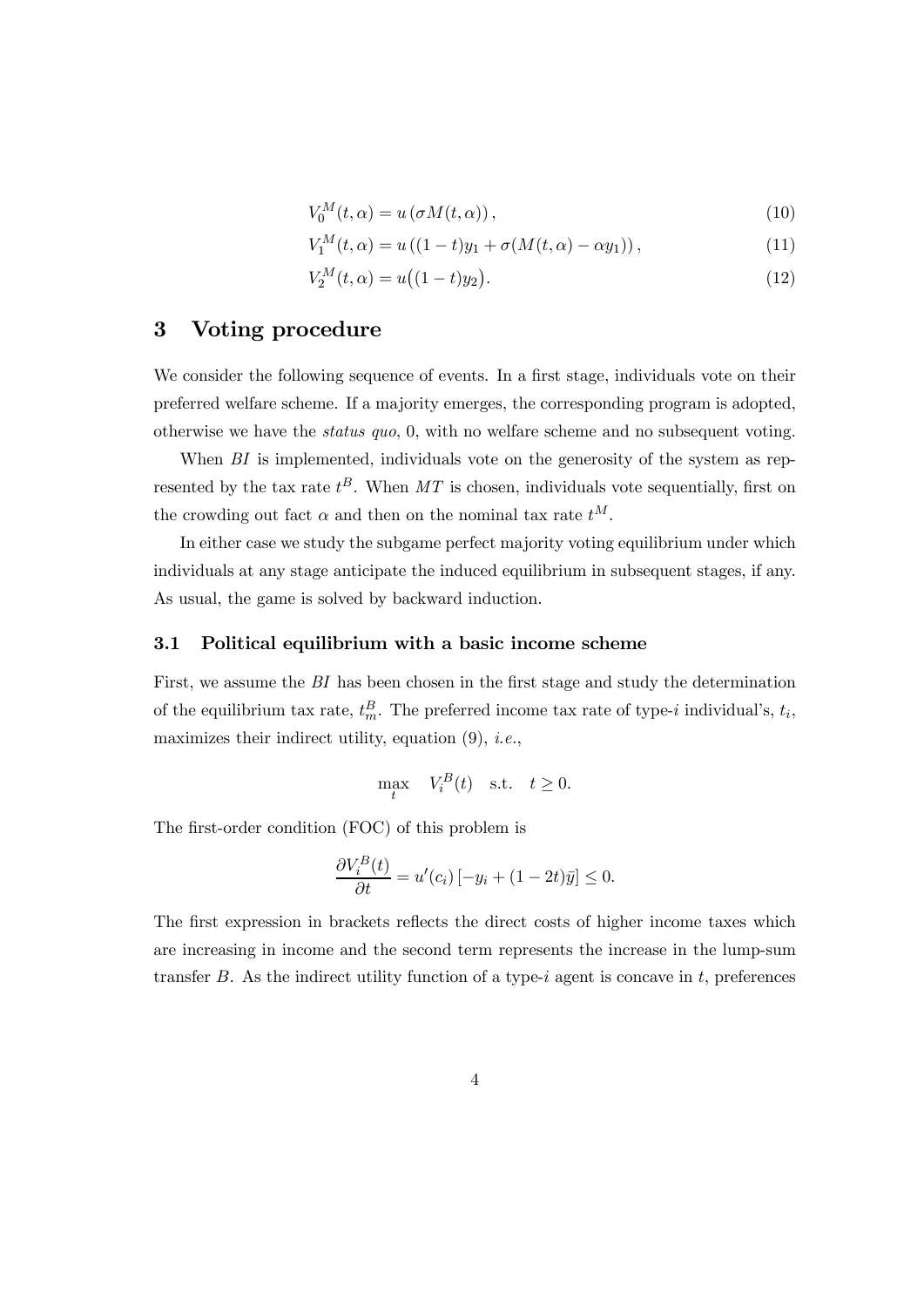are single-peaked.<sup>3</sup> Solving equation  $(3.1)$  for the income tax rate yields

$$
t_i^B = \max\left\{0; \frac{1 - v_i}{2}\right\}.
$$
\n(13)

Not surprisingly, type-2 agents oppose a positive income tax rate as they are net contributors to the welfare scheme. Type-0 and type-1 agents, by contrast, gain from the income redistribution that the BI scheme achieves through a combination of a proportional income tax rate and a lump-sum transfer,  $B$ . These agents always vote for positive taxation.

Equation (13) implies the following ranking of individuals' most preferred income tax rates

$$
t_2^B = 0 < t_1^B < t_0^B.
$$

Since type-0 and 1 agents constitute a majority, the median voter is a type-1 individual, implying

$$
t_m^B \equiv t_1^B = \frac{1 - v_1}{2} > 0 \tag{14}
$$

as  $v_1 \equiv y_1/\bar{y} < 1$ . In other words, the median voter always votes for positive income taxation. As type-1 individuals have below-average income, they contribute less to the BI scheme than they get out of it. Their preferred tax rate is thus always positive but below the maximum of the Laffer curve because benefits from redistribution are traded off against larger tax distortions. Summing up, we have established the following lemma.

**Lemma 1** When BI is adopted in the first stage, the induced voting equilibrium tax rate is the most preferred choice of type 1 individuals and given by equation  $(14)$ .

#### 3.2 Political equilibrium with a means-tested welfare scheme

Now, we assume that a  $MT$  scheme is in place and determine the voting equilibrium levels  $t_m^M$  and  $\alpha_m^M$ . Since the vote is sequential we start by the last stage, and study the

 $3$ We have

$$
\frac{\partial^2 V_i^B(t)}{\partial t^2} = u''(c_i) \left[ -y_i + (1 - 2t)\bar{y} \right]^2 - u'(c_i) 2\bar{y} < 0 \quad \forall \ i,
$$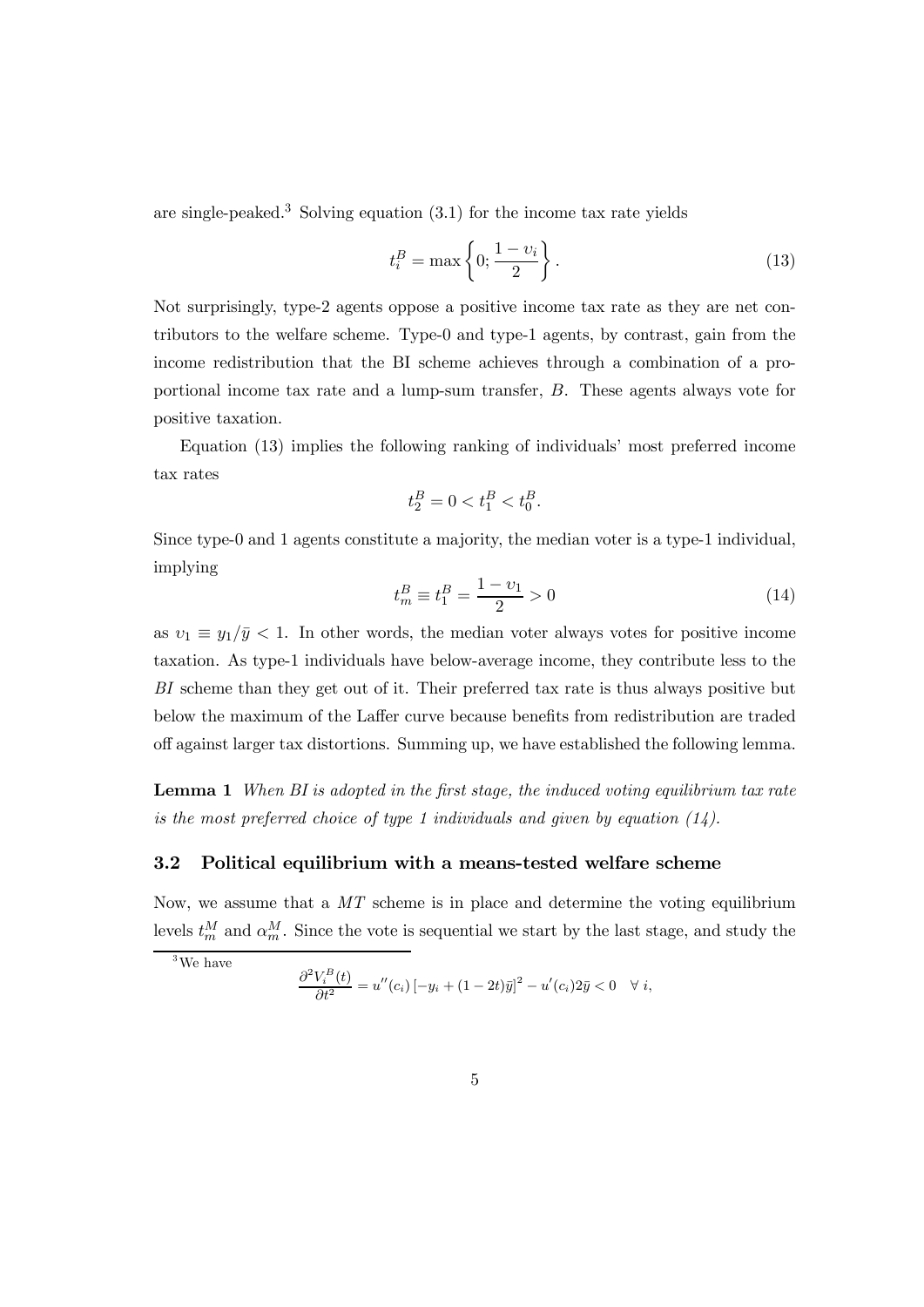determination of  $t$  given  $\alpha$ . Most-preferred income tax rates are obtained by maximizing indirect utility as given by  $(10)$ – $(11)$ , *i.e.* 

$$
\max_{t} V_i^M(t, \alpha) \quad \text{s.t.} \quad t \ge 0.
$$

The FOC for type-2 agents is  $-u'(c_2)y_2 < 0$  so that their most-preferred income tax rate is  $t_2^M = 0$ . They contribute to the welfare scheme without receiving any benefits. For type-0 and 1 individuals the FOC is

$$
\frac{\partial V_i^M(t,\alpha)}{\partial t} = u'(c_i) \left[ -y_i + \sigma \left( \frac{(1-2t)\bar{y} - 2\alpha\sigma\theta_1 y_1}{\theta_0 + \theta_1} \right) \right] \le 0. \tag{15}
$$

The first expression in brackets reflects the direct costs of higher income taxes which are nil for type-0 individuals, and the second term represents the increase in the meanstested benefit  $M$  adjusted by the costs of stigma. Again, as the indirect utility function of a type-*i* agent is concave in  $t$  preferences are single-peaked.<sup>4</sup> Solving equation (15) for the income tax rate yields for  $i = 0, 1$ 

$$
t_i^M(\alpha) = \max\left\{0; \frac{1}{2} - \alpha \sigma \theta_i v_i - \frac{\theta_0 + \theta_1}{2\sigma} v_i\right\}.
$$
 (16)

Since expression (16) is decreasing in  $v_i$  and thus in income, the median voter is again a type-1 individual:

$$
t_m^M \equiv t_1^M(\alpha) = \max\left\{0; \frac{1}{2} - \alpha \sigma \theta_1 v_1 - \frac{\theta_0 + \theta_1}{2\sigma} v_1\right\}.
$$
 (17)

The median voter's income tax rate has the following properties

$$
\frac{\partial t_m^M}{\partial \alpha} = -\sigma \theta_1 v_1 < 0,\tag{18}
$$

$$
\frac{\partial (t_m^M + \sigma \alpha)}{\partial \alpha} = \sigma (1 - \theta_1 v_1) > 0.
$$
 (19)

In other words, while the nominal tax rate increases, the effective tax rate faced by the median voter increases as  $\alpha$  increases.

<sup>4</sup>The second order condition is given by

.

$$
\frac{\partial^2 V_i^M(t,\alpha)}{\partial t^2} = u''(c_i) \left[ -y_i + \sigma \left( \frac{(1-2t)\overline{y} - 2\alpha\sigma\theta_1 y_1}{\theta_0 + \theta_1} \right) \right]^2 - u'(c_i) \frac{\sigma 2\overline{y}}{\theta_0 + \theta_1} < 0
$$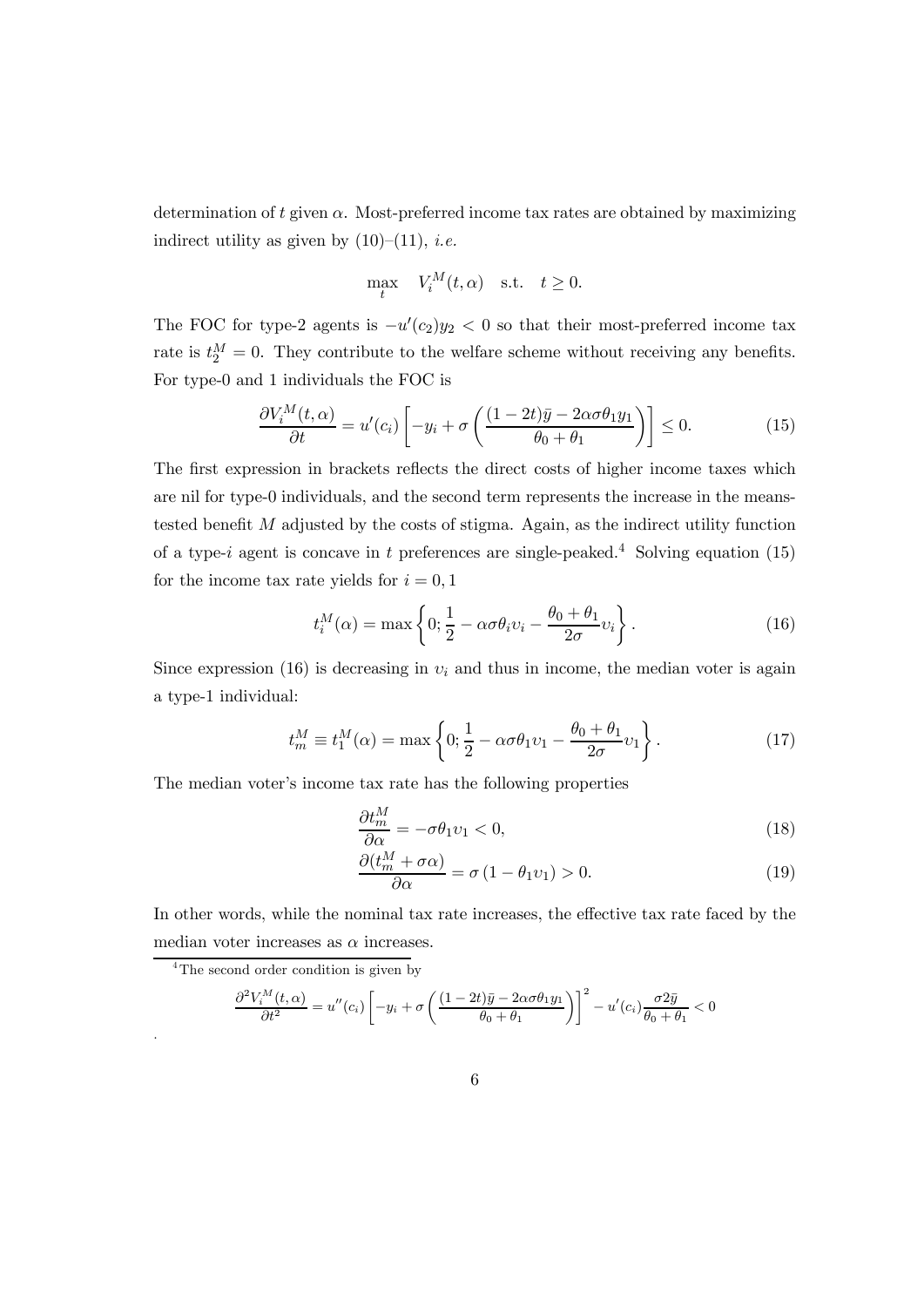To study voters preferences over  $\alpha$  we differentiate  $M\left(t_m^M(\alpha),\alpha\right)$ , which yields<sup>5</sup>

$$
\frac{\partial M\left(t_m^M(\alpha),\alpha\right)}{\partial \alpha} = \frac{-2\sigma^2 \alpha \theta_1 y_1 (1 - \theta_1 v_1)}{\theta_0 + \theta_1} < 0. \tag{20}
$$

When  $\alpha$  increases welfare benefits for type-1 individuals are reduced, but at the same time  $t_m^M$  and thus contributions of type-2 individuals decrease. Given the inverse ushaped Laffer curve this negative effect outweighs the positive effect.

An individual's most preferred level of  $\alpha$  is determined by maximizing  $V_i^M(t_m^M(\alpha), \alpha)$ ; since the vote on  $\alpha$  precedes the one on t, individuals account for the induced change in the equilibrium level of t,  $t_m^M(\alpha)$ . We have

$$
\frac{\partial V_2^M(t_m^M,\alpha)}{\partial \alpha} = -\frac{\partial t_m^M}{\partial \alpha} y_2 > 0,\tag{21}
$$

$$
\frac{\partial V_1^M(t_m^M,\alpha)}{\partial \alpha} = -\frac{\partial (t_m^M + \sigma \alpha)}{\partial \alpha} y_1 + \sigma \frac{\partial M(t_m^M,\alpha)}{\partial \alpha} < 0,\tag{22}
$$

$$
\frac{\partial V_0^M(t_m^M,\alpha)}{\partial \alpha} = \sigma \frac{\partial M(t_m^M,\alpha)}{\partial \alpha} > 0.
$$
\n(23)

so that individuals of types 0 and 1 most-prefer  $\alpha = 0$ , while type-2 individuals want the level of  $\alpha$  to be as large as possible. The median voter is then of type 1:

$$
\alpha_m^M = \alpha_0^M = \alpha_1^M = 0 < \alpha_2^M = \alpha^{max}
$$

Substituting  $\alpha = 0$  into (17) then completes the proof of the following lemma.

**Lemma 2** When  $MT$  is adopted in the first stage, the induced voting equilibrium is given by  $\alpha_m^M = 0$  and

$$
t_m^M = \max\left\{0, \frac{1}{2} - \frac{\theta_0 + \theta_1}{2\sigma} v_1\right\}.
$$
 (24)

 $\ddot{\phantom{0}}$ 

<sup>5</sup>We have

$$
\frac{\partial M\left(t_{m}^{M}(\alpha),\alpha\right)}{\partial\alpha}=\frac{\theta_{2}y_{2}(1-2t_{m}^{M})\frac{\partial t_{m}^{M}}{\partial\alpha}+\theta_{1}y_{1}(1-2(t_{m}^{M}+\sigma\alpha))\frac{\partial\left(t_{m}^{M}+\sigma\alpha\right)}{\partial\alpha}}{\theta_{0}+\theta_{1}}
$$

Using the properties of  $t_m^M$  and rearranging yields (20).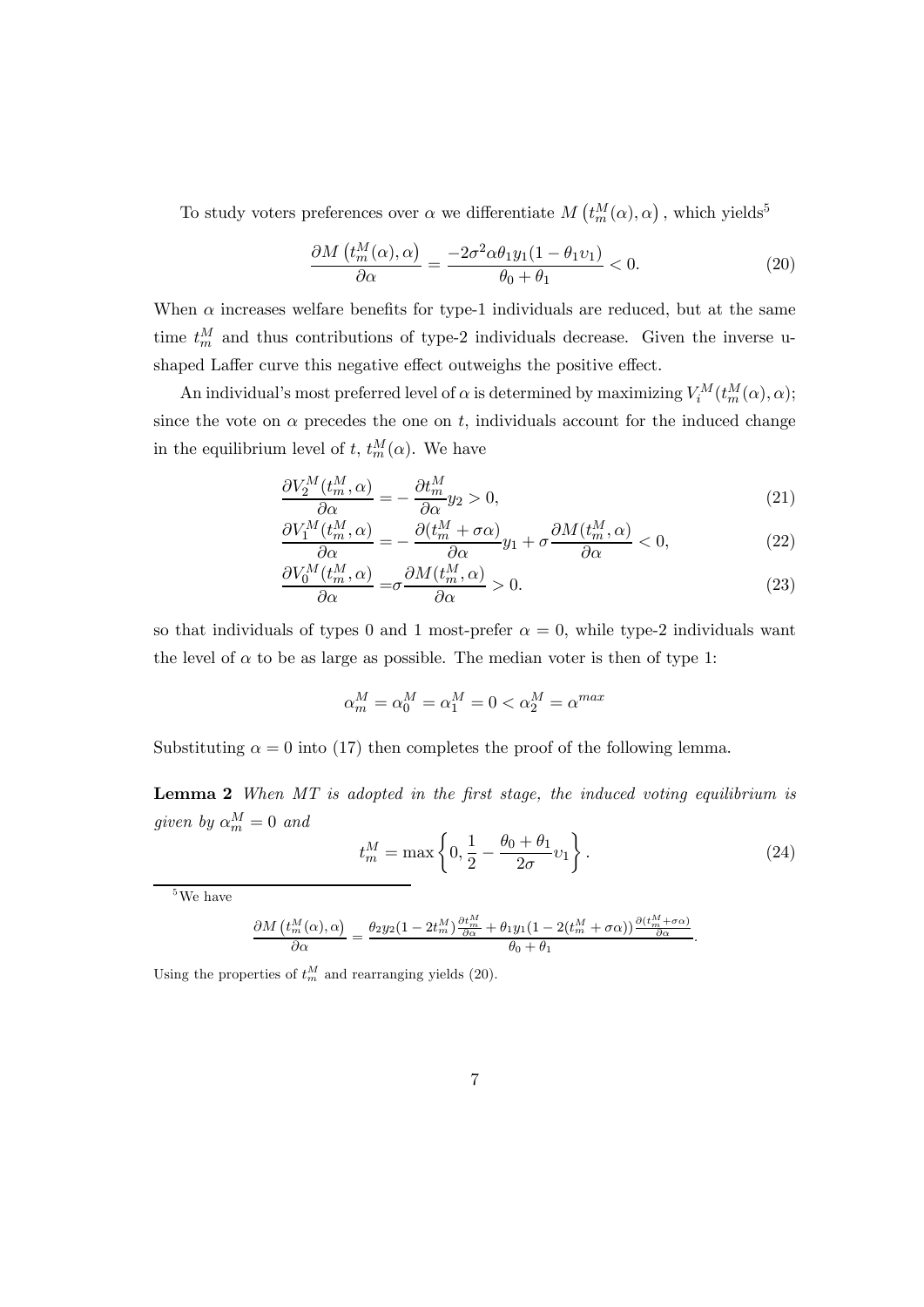#### 3.3 Basic income versus means-testing

We now turn to the first stage in which society decides which welfare scheme, if any, to implement. For doing this we have to rank each individual's utilities with a  $BI$ , a  $MT$ and no welfare scheme. The former two possibilities must be evaluated at the second stage voting outcome(s), namely  $t_m^B$  and  $(t_m^M, \alpha_m^M)$ .

Some of these rankings are obvious. First, it is plain that "no system" is type 2's most-preferred choice. These individuals lose under both systems. Second, individuals of type-0 always (weakly) prefer the  $BI$  or  $MT$  scheme to no welfare scheme; their contribution is zero and since the benefit is nonnegative, they cannot be made worse off by a welfare system. Third, the same ranking applies to type-1 individuals because for the median voter,  $t_m^B = 0$  or  $t_m^M = 0$  is always an option.

We are thus left with the comparison of  $BI$  and  $MT$  from the perspective of type-1 and type-0 individuals. Intuitively, we expect this comparison to depend on  $\sigma$ . Clearly with  $\sigma = 0$ , MI can never be optimal, but it becomes more attractive as  $\sigma$  increases. To make this comparison as easy as possible, first use (14) and (24) to show that when  $\sigma = \theta_0 + \theta_1 \equiv \hat{\sigma}$  we have

$$
t_m^B = t_m^M = \frac{1 - v_1}{2},
$$

which along with the budget constraints (5) and (6) and  $\alpha_m^M = 0$  implies that for  $\sigma = \hat{\sigma}$ we have

$$
B(t_m^M) = (\theta_0 + \theta_1)M(t_m^M, \alpha_m^M) = \sigma M(t_m^M, \alpha_m^M).
$$

Consequently, when  $\sigma = \hat{\sigma} = \theta_0 + \theta_1$  individuals of types 0 and 1 are indifferent between BI and MT; taxes are the same and so are benefits net of stigma  $(B = \sigma M)$ . To complete the comparison it is then sufficient to show that  $V_1^M$  and  $V_0^M$  are monotonically increasing in  $\sigma$ . For individuals of type 1 this follows immediately from the definition of  $V_1^M$ , equation (11), along with the envelope theorem. Recall that  $t_m^M$  and  $\alpha_m^M$  are the levels that maximize  $V_1^M$ , the utility of the median voter. To show that  $V_0^M$  increases in  $\sigma$ , it is sufficient to use its definition, equation (10) along with the property that  $t_m^M$ , as specified by (24), increases in  $\sigma$  and so does M.

Putting these elements together we obtain the following individual rankings of BI,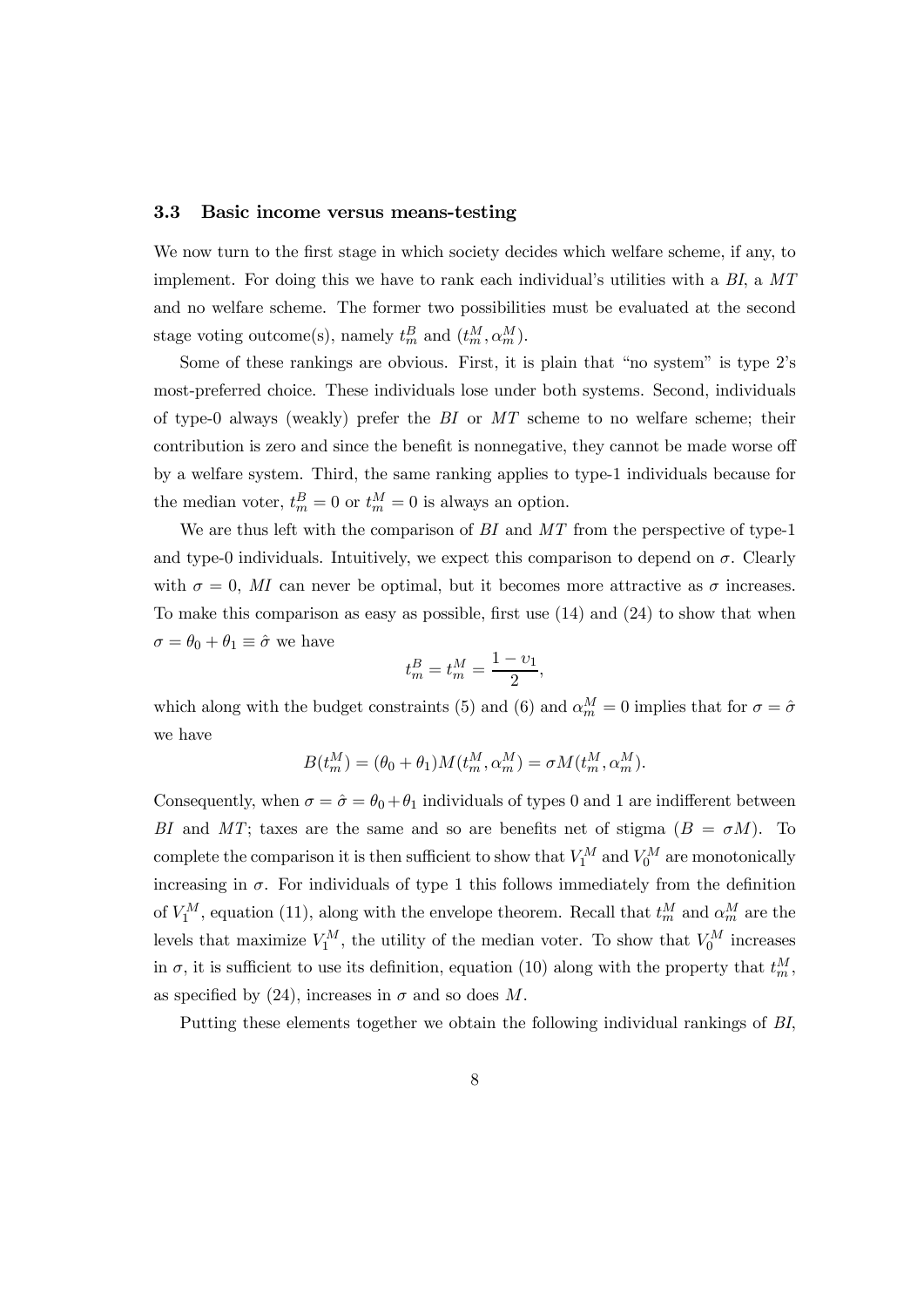$MT$  and  $0.6$ 

|                   | $0 \leq \sigma < \theta_0 + \theta_1$ | $\sigma \geq \theta_0 + \theta_1$ |
|-------------------|---------------------------------------|-----------------------------------|
| types $0$ and $1$ | BI > MT > 0                           | MT > BI > 0                       |
| type 2            | 0 > BI > MT                           | 0 > BI, MT                        |
|                   |                                       |                                   |

A simple inspection of these expression shows that when  $\sigma \geq \theta_0 + \theta_1$ , there is a majority in favor of MT, while a BI is adopted when  $\sigma < \theta_0 + \theta_1$ .<sup>7</sup> Recall that  $\theta_0 + \theta_1 >$ 12. Together with Lemmas 1 and 2 these results establish the following proposition, which summarizes our main findings and provides a full characterization of the political equilibrium.

**Proposition 1** (i) When  $\sigma \geq \theta_0 + \theta_1$ , the political equilibrium implies a means tested scheme with  $\alpha = 0$ , and a tax rate of

$$
t_m^M = \frac{1}{2} - \frac{\theta_0 + \theta_1}{2\sigma} v_1.
$$

(ii) When  $\sigma < \theta_0 + \theta_1$ , the political equilibrium implies a basic income scheme with a tax rate of

$$
t_m^B = \frac{1 - v_1}{2}.
$$

In other words, unless the stigma is "very large", a means tested system prevails. The system is more generous than a basic income scheme would have been. Indeed, for the relevant levels of  $\sigma$ , we have  $t_m^M > t_m^B$ . This does not come as a surprise. One can think of  $(\theta_0 + \theta_1)/\sigma$  as the cost in terms of tax revenue of a 1 Euro or Dollar net of stigma means tested transfer. When  $\sigma \geq \theta_0 + \theta_1$  this cost is lower than 1—the cost of a unitary universal transfer (again in terms of tax revenue).

 $6$ As a tie breaking rule we assume that when individuals are indifferent between BI and MT, they will vote for MT. This is important for the case where  $\sigma = \theta_0 + \theta_1$ . If indifferent individuals of type 0 and 1 were to allocate their vote randomly, we may end up with an outcome where neither system received a majority so that the *status quo* prevails, which is the worst outcome for individuals of these types.

<sup>&</sup>lt;sup>7</sup>Note that the ranking of type-2 individuals is irrelevant for our purpose. For  $\sigma = \theta_0 + \theta_1$ , type 2 prefers  $BI$  because it implies the higher benefit.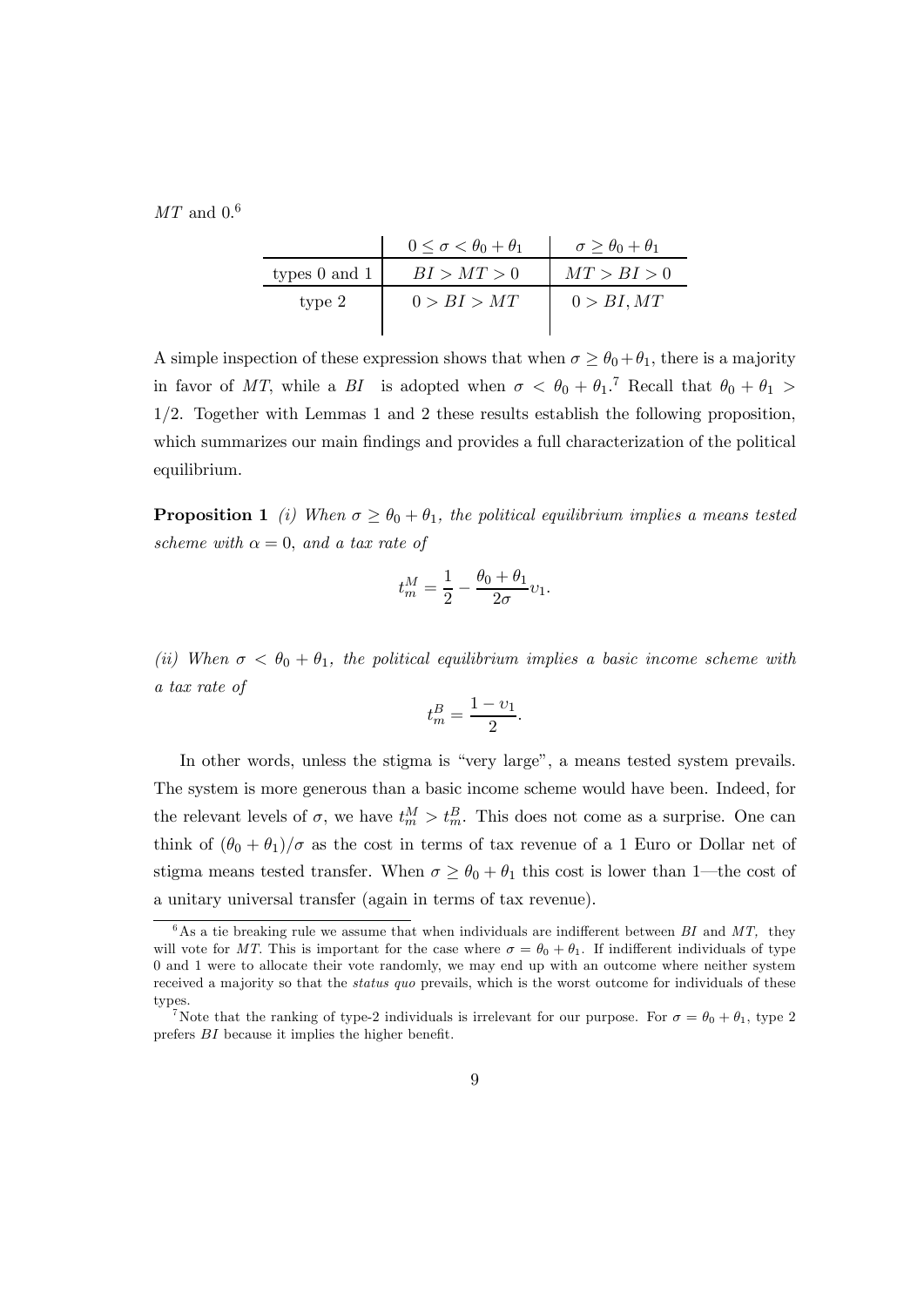### 4 Concluding comments

The main practical question is of course to know what a "large" stigma means and how empirically relevant the considered levels are. Our model is very stylized, and the results therefore have to be interpreted with care and seen as mainly illustrative. This being said,  $\sigma$ , in our model is not just a parameter of the utility function; it is expressed in monetary terms and thus well defined. It measures the net of stigma benefit of a unitary means tested transfer. Our condition  $\sigma \geq \theta_0 + \theta_1$  says that this net benefit must be at least as large as the fraction of the population which receives the transfer. In other words, the stigma cost of the transfer must not exceed the fraction of the population which does not receive it. Intuitively, this appears to be a plausible assumption. In fact, one wouldn't expect the stigma associated with a transfer, which in equilibrium is received but a majority of the population, to be that large. But this is ultimately an empirical question. Ranney and Kushman (1987) estimate a concept which is closest to our  $\sigma$  appears to be who estimate the net of stigma cash equivalent of food stamps. They find an average level of 96%, which is quite in line with our intuition.

To sum up, under "plausible" levels of  $\sigma$ , political economy considerations do not appear to justify a universal system. To draw political support, the crowding out implied by the means testing rule is reduced to extend the benefits to the middle class. However, political support is not enhanced any further by making the benefits universal.

#### References

- [1] Atkinson, A.B., Public Economics in Action: The Basic Income/Flat Tax Proposal, 1996, Oxford University Press.
- [2] Besley, T., "Means Testing Versus Universal Provision in Poverty Alleviation Programmes,"Economica, 1990, 119—129.
- [3] Casamatta, G., H. Cremer, and P. Pestieau, "Political Sustainability and the Design of Social Insurance," Journal of Public Economics, 2000, 75 (3), 686—712.
- [4] Conde Ruiz, J.I., and P. Profeta, "The Redistributive Design of Social Security Systems," The Economic Journal, 2007, 117 (520), 2157—2169.